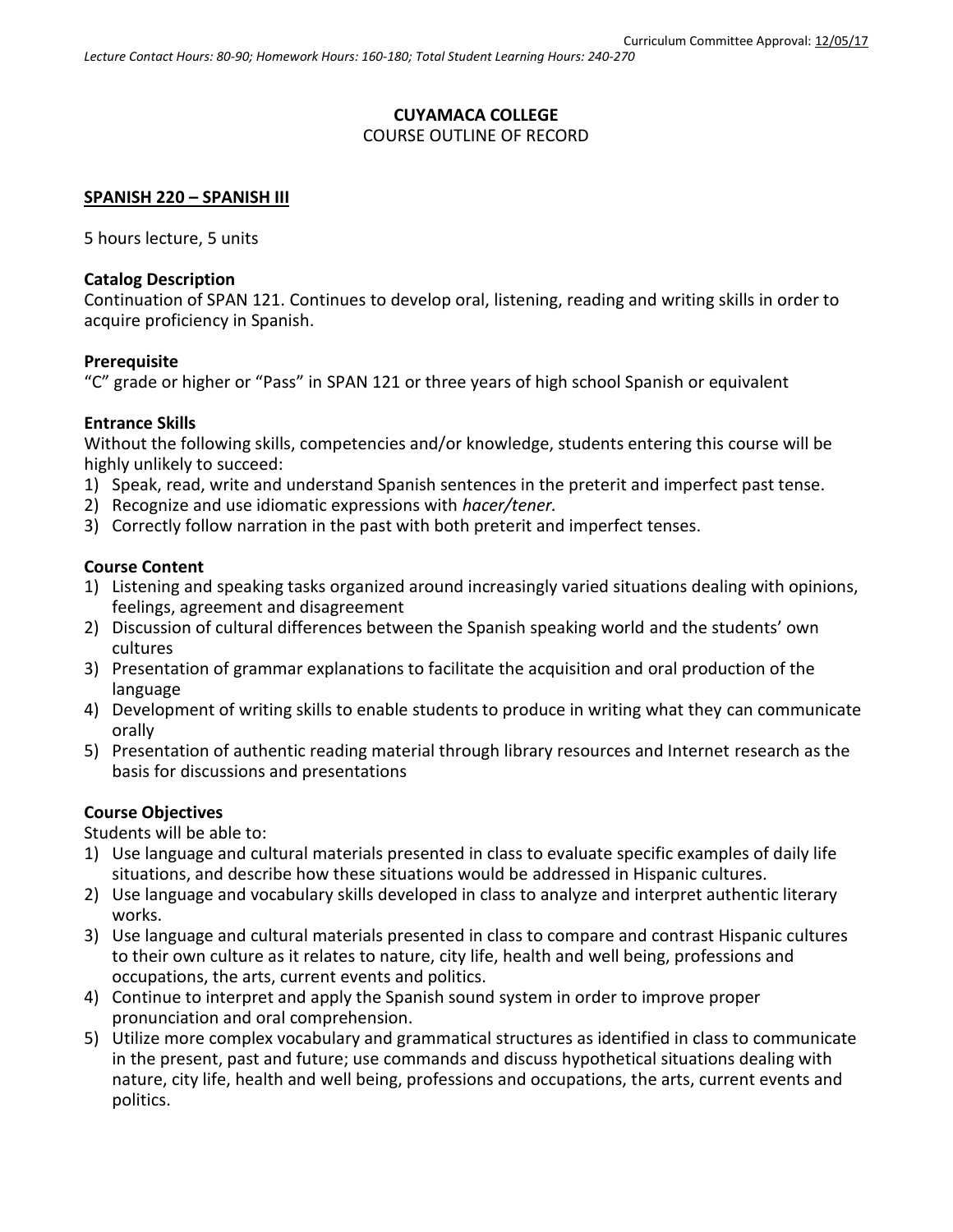# **Method of Evaluation**

A grading system will be established by the instructor and implemented uniformly. Grades will be based on demonstrated proficiency in subject matter determined by multiple measurements of evaluation, one of which must be essay exams, skills demonstration or, where appropriate, the symbol system.

- 1) Written and oral exams that require students to demonstrate the ability to listen, read, write and speak Spanish in the present, past, future tenses, and use other complex grammatical structures.
- 2) Written assignments in which students must use appropriate vocabulary and grammar to write brief essays, summaries dealing with nature, city life, health and well being, professions and occupations, the arts, current events and politics.
- 3) Oral presentations in which students demonstrate the ability to communicate in present, past and future.
- 4) Comprehensive oral and written final exam that measures students' ability to utilize appropriate vocabulary and grammatical structures as identified in class to communicate daily routine in the present, past and future as related to nature, city life, health and well being, professions and occupations, the arts, current events and politics.

# **Special Materials Required of Student**

None

# **Minimum Instructional Facilities**

- 1) Smart classroom with maps, bulletin board, overhead projector
- 2) Audiovisual: cassette recorder, CD player, document camera, video camera

## **Method of Instruction**

- 1) Lecture and presentation of communicative activities and supporting target language structures
- 2) Discussion of cultural content
- 3) Multimedia presentations

# **Out-of-Class Assignments**

- 1) Preparation for oral presentations
- 2) Reading assignments
- 3) Written assignments

## **Texts and References**

- 1) Required (representative example): Blanco & Donley. *VISTAS*. 5th edition. Vista Higher Learning, 2016.
- 2) Supplemental: Bilingual dictionary, *501 Conjugated Verbs*.

# **Exit Skills**

Students having successfully completed this course exit with the following skills, competencies and/or knowledge:

- 1) Go beyond expressing "survival" needs in the immediate environment; express in greater detail areas such as money matters, professions and occupation, health, social and recreational activities, and general feelings.
- 2) Ask and give directions, use culturally appropriate greetings, introductions, accepting and refusing invitations with an expanded repertoire of courtesy formulas; talk about self, personal preferences and activities in more detail, provide descriptions and participate more in conversations at a greater comfort level.
- 3) Speak, understand, read and write in the past and present subjunctive, present and past perfect tenses, future and conditional tenses and if clauses.
- 4) Express feelings and emotions, uncertainty, doubt, denial and contrary to fact situations; talk about the future and pending actions; express what they would do in hypothetical situations.